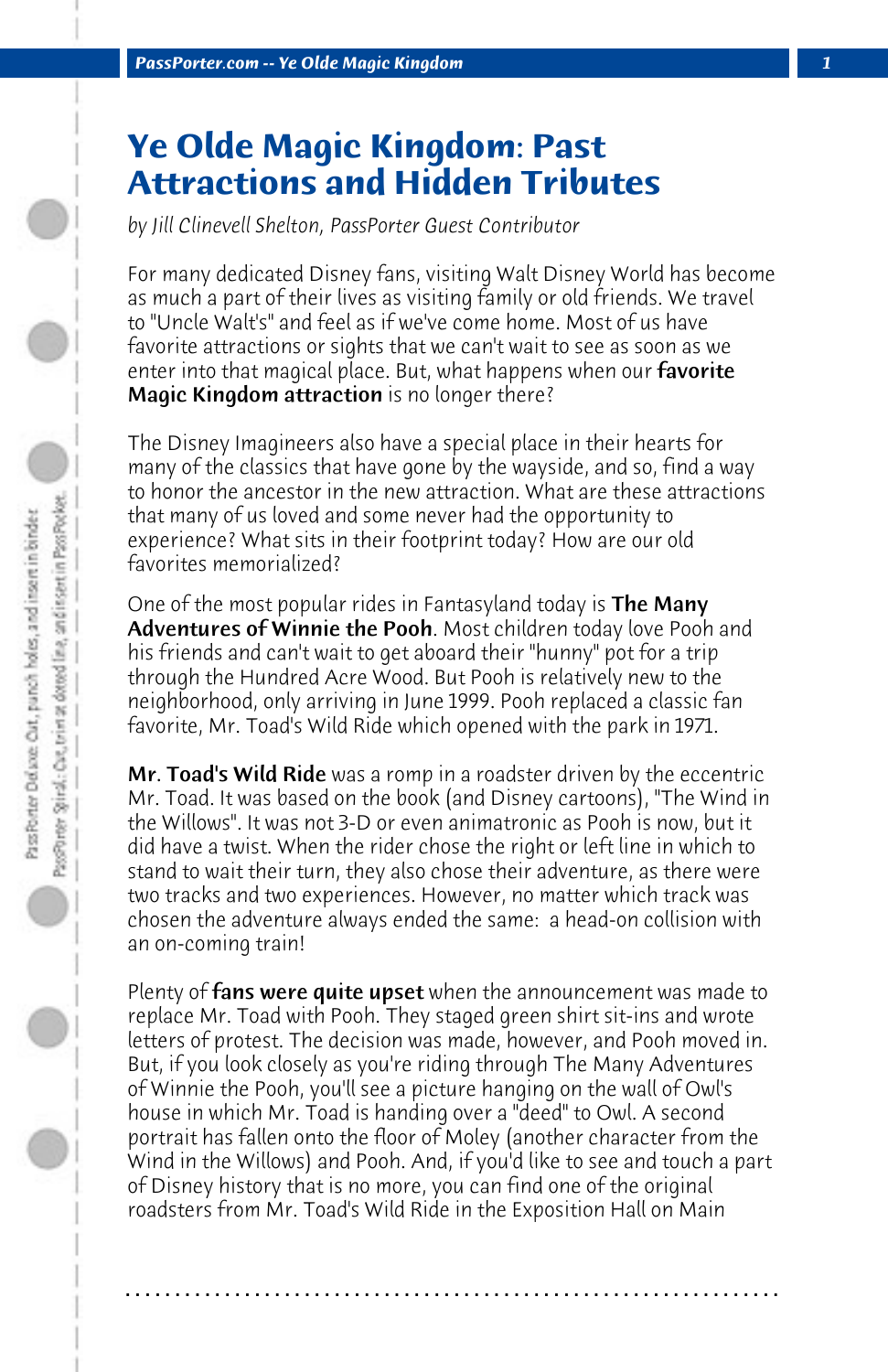## Street.

Across the way from The Many Adventures of Winnie the Pooh the imagineers placed the Pooh's Playful Spot (which has since been moved), a soft playground for preschoolers featuring Pooh's tree house and spilling hunny pots. It's hard to imagine now that the Hundred Acre Wood used to be an 11.5 million gallon lagoon! 20,000 Leagues Under the Sea opened to the public in October 1971. It was a submarine ride down to the ocean bottom complete with divers, coral reefs and even a giant squid. Based on the Jules Verne classic novel and the Disney movie, this quickly became a favorite of many visitors. However it was closed in 1994 after 23 years of operations due to maintenance and loading issues. The lagoon remained intact for 10 years and was used as staging for Ariel's Grotto while the old queue was used for the Fantasyland Character Festival. Then, in 2004 the lagoon was drained to make way for Pooh's Playful Spot. Since then, even the usurper Playful Spot has been moved to make way for **Fantasyland's new** expansion coming in 2011-2012.

Not to miss an opportunity to memorialize such a beloved attraction, the Imagineers hid a tribute to 20,000 Leagues inside the tree house in the new playground. If you squeeze into the doorway of the tree and turn again to face outdoors, you will find a small blue submarine "carved" into the door frame. Additionally, one of the famous submarines has a new home on Disney's Castaway Cay, the private island for Disney Cruise Line guests. Visitors can swim to the Nautilus and explore her once again, but this time in the real ocean!

Another popular Magic Kingdom attraction whose home has a similar but more extensive history is **Buzz Lightyear's Space Ranger Spin.** Who doesn't like spinning through space and zapping targets to defeat the evil Emperor Zurg? But, back in 1972, this Tomorrowland space housed a very different attraction.

**If You Had Wings** was a whirlwind trip around the world in the comfort of a vehicle similar to the Buzz Lightyear ride minus the laser guns. You passed through scenes showcasing different locales such as the Speed Tunnel through which your vehicle slowly moved, but the films that sped all around you made you feel as if you were truly flying. If You Had Wings lost its sponsorship through Eastern Airlines in 1987 and was changed that same year to If You Could Fly, with new music and no references to Eastern. In 1989 If You Could Fly closed and reopened six months later as Dreamflight, sponsored now by Delta. This time the attraction was completely altered but rode on the same track. Dreamflight remained open for seven years, closing briefly in June 1996 when Delta dropped its sponsorship and reopened as Take Flight. Take

**. . . . . . . . . . . . . . . . . . . . . . . . . . . . . . . . . . . . . . . . . . . . . . . . . . . . . . . . . . . . . . . . . .**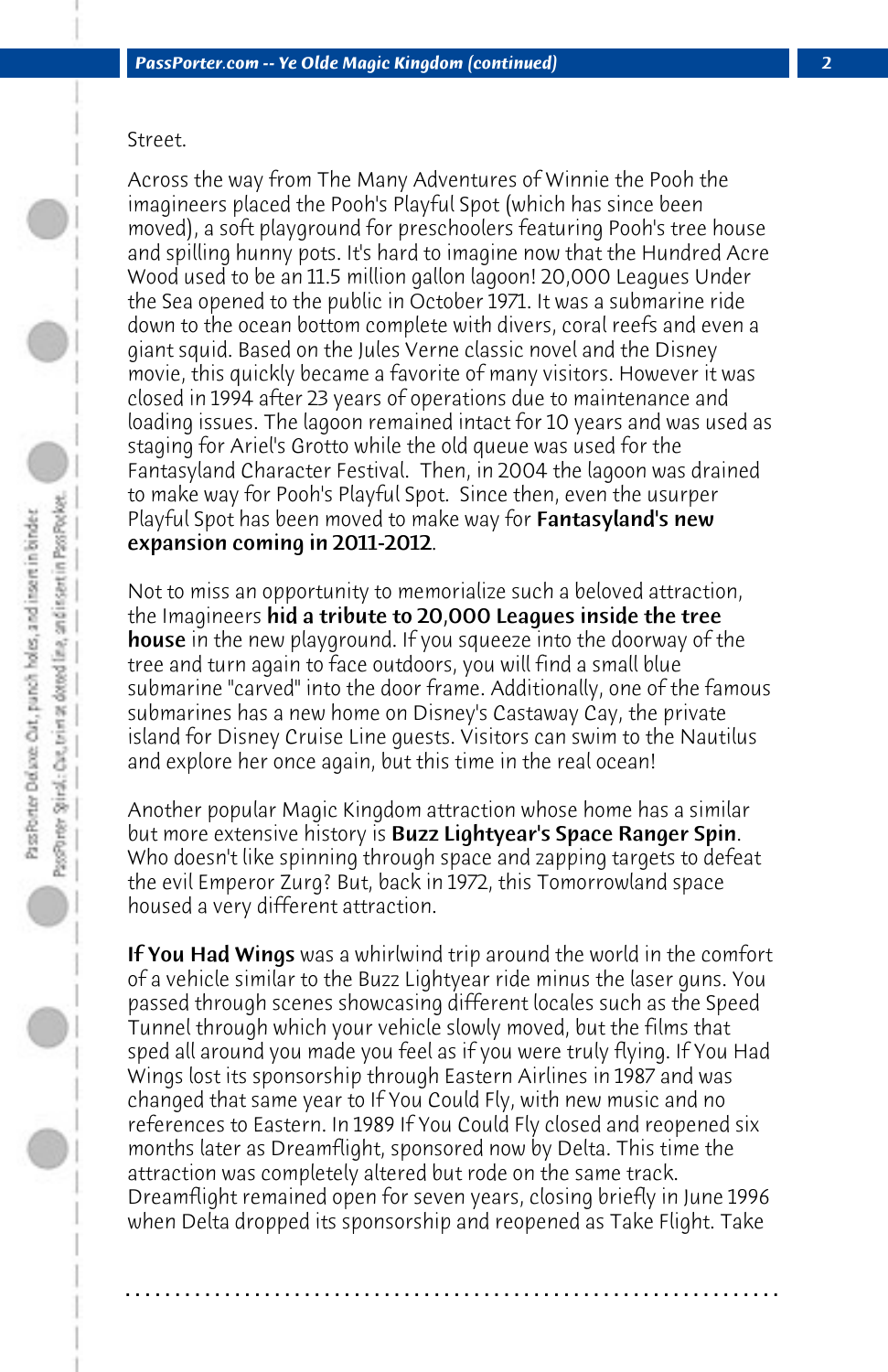Flight ran until January 1998 when it was closed to make way for the new Toy Story attraction. Buzz Lightyear's Space Ranger Spin premiered in October of the same year. Buzz makes use of the original track and room structure as well as the speed tunnel. The Imagineers also made use of some whimsical cutout chickens originally located in Dreamflight and Take Flight - the chickens can now be found in the room with the volcano in the Space Ranger Spin.

A close neighbor to Buzz Lightyear in Tomorrowland is that menacing alien, Stitch, in **Stitch's Great Escape** which premiered in the Fall of 2004. But, even before the ExtraTERRORestrial Alien Encounter, which opened in 1995, then closed in 2003 to make way for Stitch, there was a long-running staple in the same location for many years.

## Flight to the Moon

At the time Flight to the Moon premiered in 1971, it was already outdated as NASA had already succeeded in landing on the moon. It remained open by the same name until 1975 when it was briefly revamped as Mission to Mars with a new destination of the Red Planet. Mission to Mars continued to shuttle guests on quick trips to and from outer space until 1994.

Although, seemingly not as well-loved and missed as other "extinct attractions," Mission to Mars and Flight to the Moon are memorialized in the Tomorrowland Transit Authority As we remember favorite attractions of the past that now have a new tenant, we also should note that there are a few lesser-known attractions that have simply vanished. Some of these are the Plaza Swan Boats that took guests on an enchanting trip around the waters surrounding the castle, the Davy Crockett Explorer Canoes in which guests and two coon-skin capped cast members paddled around the Rivers of America, and, of course, the Skyway which shuttled guests from Fantasyland to Tomorrowland and back again high above the "World". However, most of our favorite past attractions that are gone today, are not completely forgotten, and if we search hard enough we might notice a special hidden secret just for those of us who remember.

*About The Author: Jill is a former schoolteacher and a stay-at-home mom of two little Disney princesses. She and her family love learning about Disney secrets and history and are currently planning their next trip to Walt Disney World, a Grand Gathering, for later this year.*

**. . . . . . . . . . . . . . . . . . . . . . . . . . . . . . . . . . . . . . . . . . . . . . . . . . . . . . . . . . . . . . . . . .**

*Article last updated: 03-22-2011*